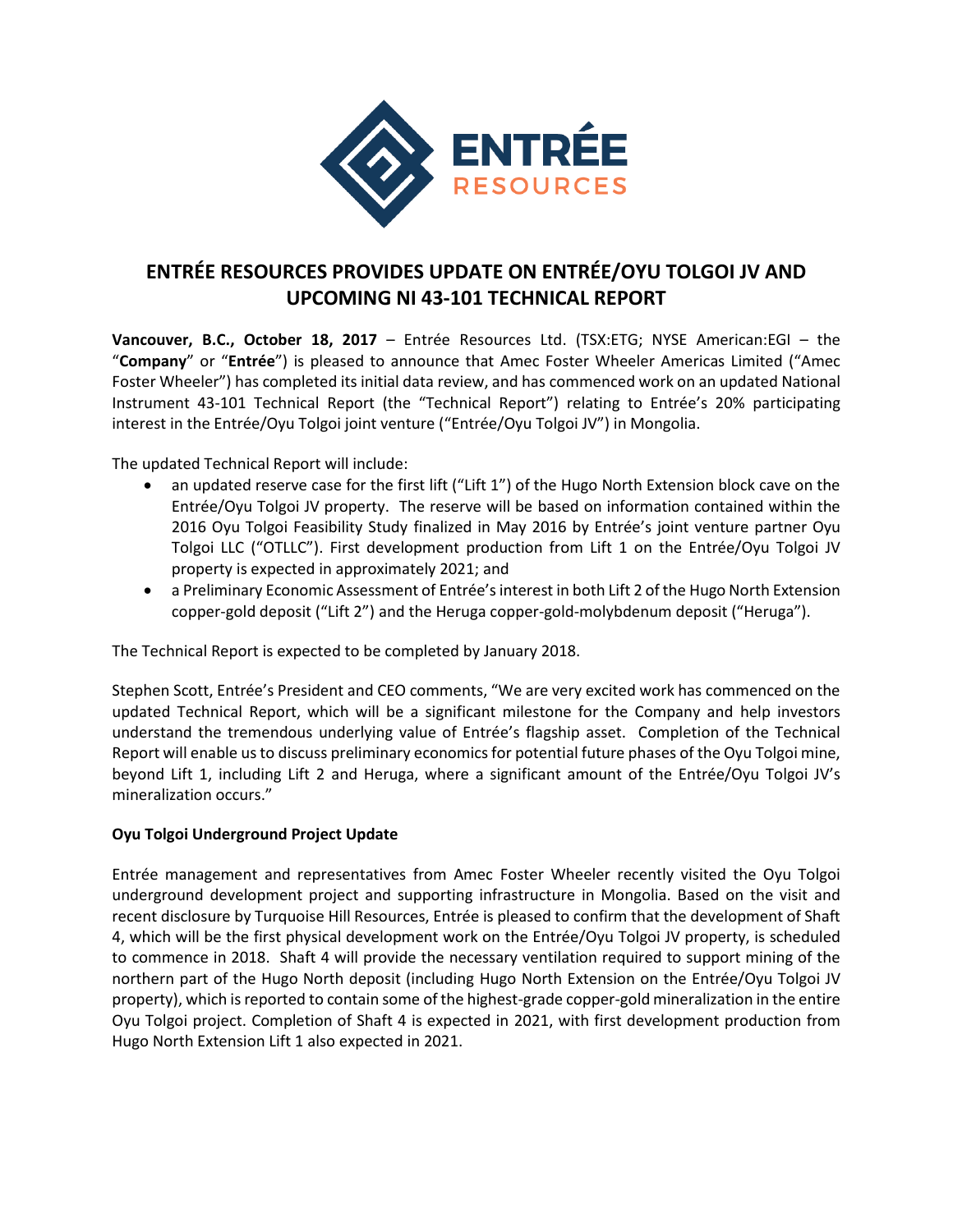The site visit, led by senior OTLLC team members, provided Entrée management with an opportunity to tour some of the main surface infrastructure, including the concentrator and tailings facilities and to also go underground to observe some of the development work completed to date. In addition, Entrée management was able to review plans with OTLLC for the immediate and medium-term future. Entrée is pleased to report that project development, including both direct production and supporting infrastructure, appears to be on track and is being completed to the highest safety and operating standards.

Mr. Scott continues, "The commencement of physical work on the Entrée/Oyu Tolgoi JV property in 2018 is the second important milestone and will bring the Company one step closer to becoming a producing mining company in just three years, a timeframe coincident with market expectations of global copper supply moving towards a deficit position. The resources case in Turquoise Hill's most recent technical report on the Oyu Tolgoi project filed in October 2016 indicates an estimated mine life in excess of 95 years based on current estimated resources and throughput rates. In the context of world class mining projects such as Oyu Tolgoi, which often take several decades from initial discovery to first production, the time between now and first development production on the Entrée/Oyu Tolgoi JV property in 2021 is extremely short."

Additional near-term milestones for the project include the commissioning of Shaft 2, completion of the Oyut II Camp, commencement of work on Shafts 3 and 4, and completion of Shaft 5.

#### **QUALIFIED PERSON**

Robert Cinits, P.Geo., Entrée's Vice President, Corporate Development, a Qualified Person as defined by National Instrument 43-101, has approved the technical information in this release.

### **ABOUT ENTRÉE RESOURCES LTD.**

Entrée Resources Ltd. is a well-funded Canadian mining company with a unique carried joint venture interest on a significant portion of one of the world's largest copper-gold projects – the Oyu Tolgoi project in Mongolia. Entrée has a 20% carried participating interest in the Entrée/Oyu Tolgoi JV, with a 30% interest in all mineralization identified above 560 metres elevation on the Entrée/Oyu Tolgoi JV property. Sandstorm Gold Ltd., Rio Tinto and Turquoise Hill Resources Ltd. are major shareholders of Entrée, holding approximately 14%, 10% and 8% of the shares of the Company, respectively. More information about Entrée can be found a[t www.EntreeResourcesLtd.com.](http://www.entreeresourcesltd.com/)

## **ABOUT THE ENTRÉE/OYU TOLGOI JV PROPERTY**

The Oyu Tolgoi project includes two separate land holdings: the Oyu Tolgoi mining licence, which is held 100% by OTLLC (66% Turquoise Hill Resources; 34% Government of Mongolia), and the Entrée/Oyu Tolgoi JV property, which is a partnership between Entrée and OTLLC. Rio Tinto is managing the construction of Lift 1 of the Hugo North underground block cave on both the Oyu Tolgoi mining licence and the Entrée/Oyu Tolgoi JV property. The portion of the Hugo North copper-gold deposit that lies on the Entrée/Oyu Tolgoi JV Property is known as Hugo North Extension. The Entrée/Oyu Tolgoi JV property also includes the Heruga copper-gold-molybdenum deposit and a large prospective land package.

The Entrée/Oyu Tolgoi JV property contains approximately 14% of the measured and indicated copper equivalent\* pounds and 22% of the inferred copper equivalent\* pounds estimated in the Hugo North deposit, approximately 10% of all measured and indicated gold ounces and approximately 62% of all